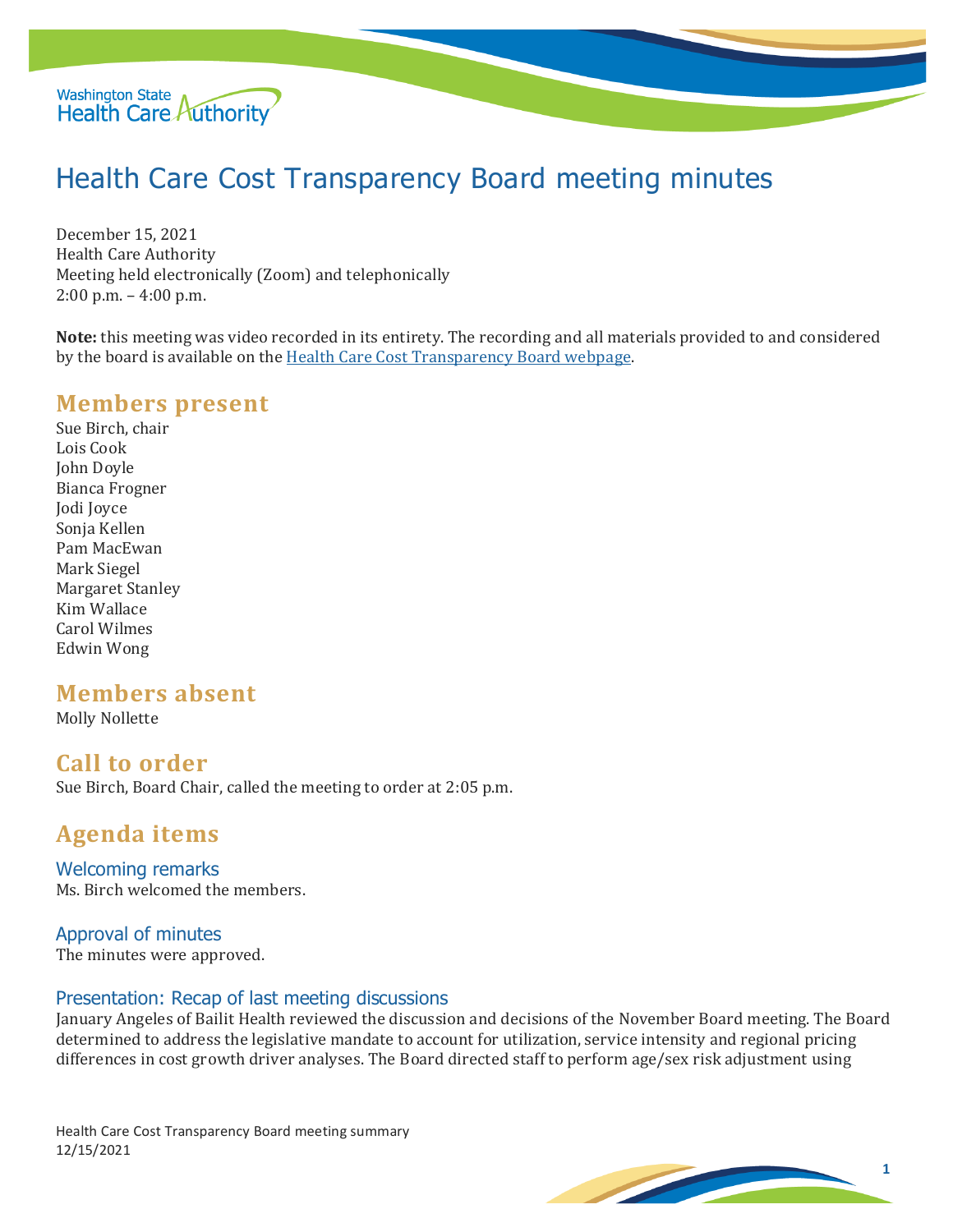standard weights developed by HCA based on current resources, and also recommended that staff pursue the ability to perform clinical risk adjustment normalization using data from the All-Payer Claims Database (APCD).

### Presentation: Attribution in Health Care Authority programs

January Angeles of Bailit Health provided the Board with a second presentation on attribution methods, reminding them that in order to achieve the mandate to report cost trends at the provider level, payers would need instructions on how to do two levels of attribution: member to clinician and clinician to large provider entity. Staff presented two options, requiring insurers to apply a standard attribution methodology (primary care based), and allowing insurers to use their own attribution methodology, either with or without a recommended hierarchy. All states use the second approach.

The Board learned about the attribution methodology of the Washington Health Alliance (WHA), that uses primary care physician (PCP) based attribution, as a potential common methodology that could be utilized by payers for this data call. It was pointed out that the WHA method contained a proprietary process developed by a contractor. Staff recommended allowing insurers to use their own PCP based attribution methodology, within the following hierarchy: member selection, contract arrangement, and utilization.

During the Board's discussion, some members asked questions about the benefits of standardization, contrasting use of the WHA method with asking payers to use their own methods. It was also noted that from the provider perspective, differences between payer methodologies present a challenge in evaluating accuracy of outcomes.

### Design decision: Member attribution methodology

The Board decided to approve the staff recommendation of allowing insurers to use their own PCP based attribution methodology, based on a hierarchy that prioritizes member selection, then contract arrangements, then utilization. The Board expressed a desire for a common methodology and requested staff to pursue this potential for future use.

#### Public comment

Ms. Birch called for comments from the public.

Nancy Guinto, Chief Executive Officer, WHA, commented that WHA membership includes every Medicaid managed care organization and commercial plan in the state, and provide data to it. She expressed her concern that variations in reporting could cause confusion, and that providers in particular would support consistency with the existing methods used by the WHA that have been subject to extensive stakeholder review and engagement.

#### Presentation: Provider entities accountable for total medical expenditures

January Angeles of Bailit Health presented the Board with information related to how to attribute clinicians to large provider entities. Provider entities for purposes of the benchmark are large entities that in theory could take on a total cost of care contract because they employ both PCPs and can exert some level of influence over where a patient receives care. Under this definition, accountable providers would be health systems with contracted PCPs, hospitals with outpatient clinics with PCPs, medical groups with PCPs, and independent physician associations. Board materials include a draft list of Washington accountable providers by name, which will be further refined by staff.

One Board member expressed concern that some entities intentionally do not employ PCPs, and instead focus on specialty care that might drive cost. Under this definition, those entities would not be captured or held accountable.

Health Care Cost Transparency Board meeting summary 12/15/2021